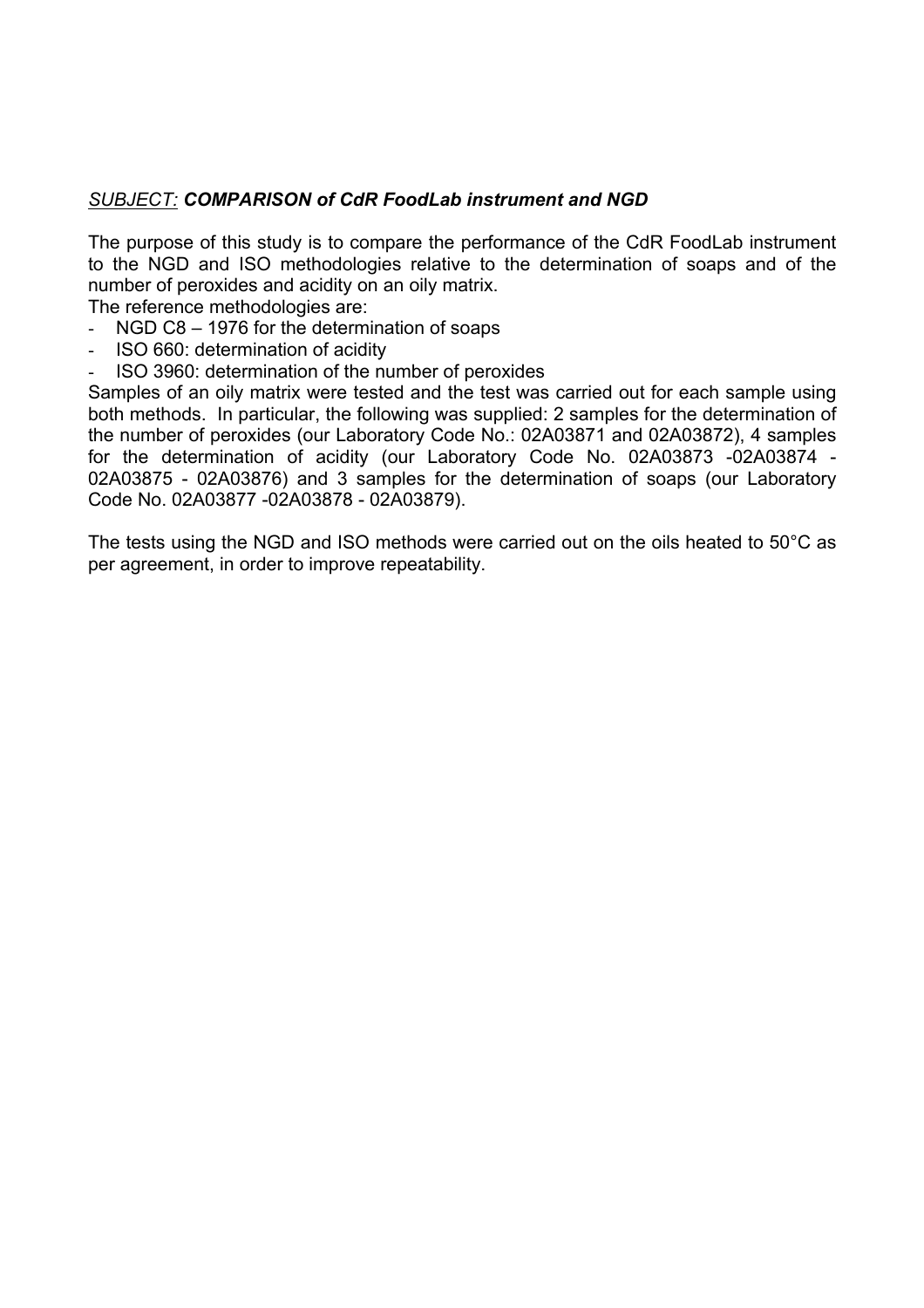# **PEROXIDES**

The determinations of the number of peroxides according to the ISO 3960 (ISO) method were carried out in real time with respect to the tests using the CdR FoodLab instrument. Some samples were obtained by mixing the two available samples in various proportions.

#### **Results according to ISO:**

| <b>SAMPLE</b> | <b>RESULT</b>          |
|---------------|------------------------|
| 02A03871      | 070 eq. mole $O2/Kg$   |
| Mix 1         | 1.01 eq. mole $O_2/Kg$ |
| Mix 2         | 2.52 eq. mole $O2/Kg$  |
| Mix 3         | 2.09 eq. mole $O2/Kg$  |
| 02A03872      | 4.17 eq. mole $O_2/Kg$ |

(Limit of measurability:  $0.25$  eq. mole  $O<sub>2</sub>/Kg$ )

#### **Instrument calibration:**

*CHANNEL 2: 25* µ*L of sample Measurement range: 0 –2 eq. mole O2/Kg* 

Regression line:

| <b>Optical</b><br>density | eq. mole<br>O2/Kg |
|---------------------------|-------------------|
| 0.055                     | 0.2               |
| 0.095                     | 0.4               |
| 0.235                     |                   |



## **Calibration check and comparison of the two methods**

The results obtained with the two methods are shown on the graph expressed in eq. mole  $O<sub>2</sub>/Kg$ , theoretical curve y=x

| Code       | <b>ISO</b> | <b>FoodLab</b> |
|------------|------------|----------------|
| peanut oil | 0.25       | ດ 1            |
| 02A03871   | 07         |                |
| MIX1       | 1 በ1       |                |

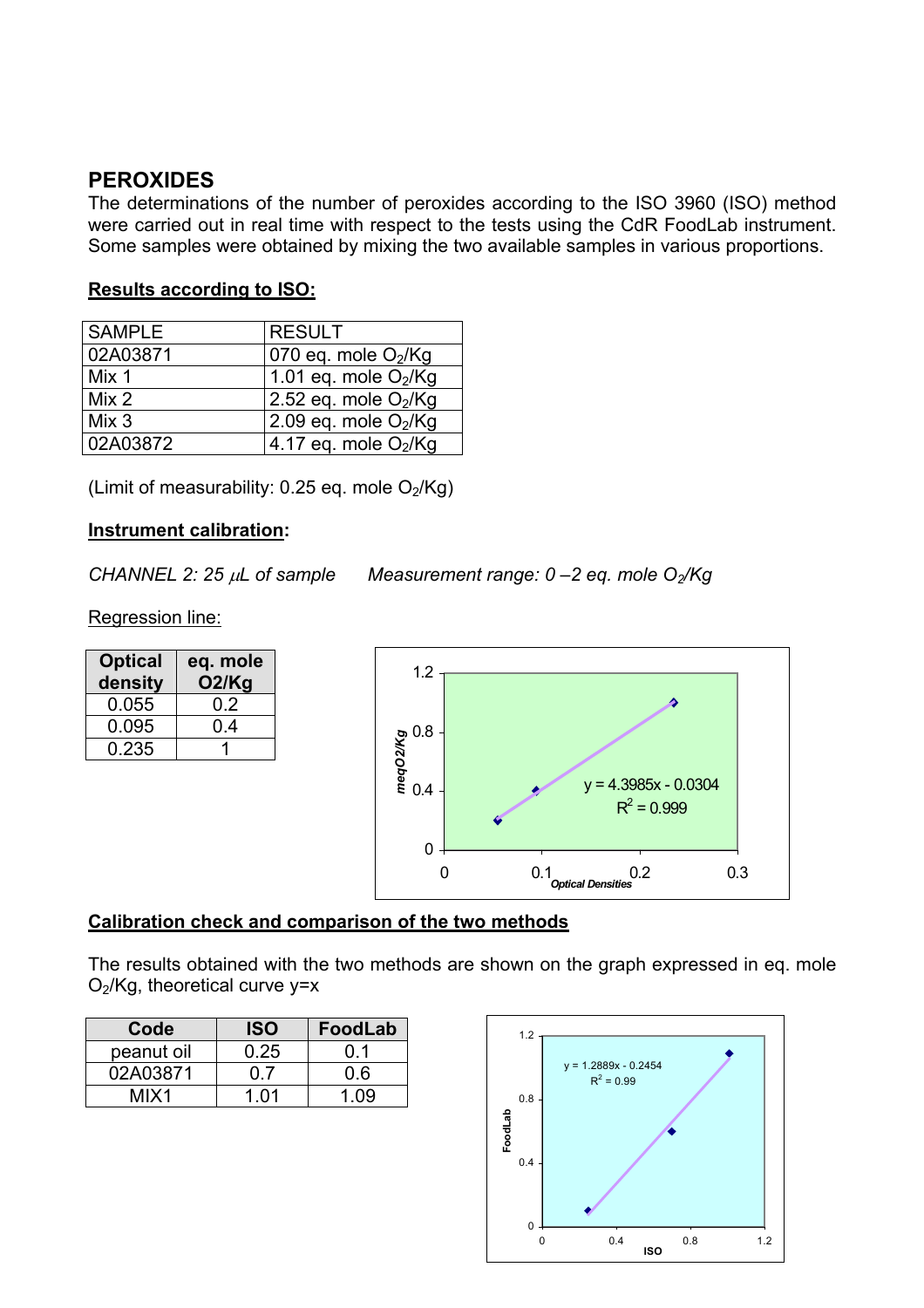# **Instrument calibration:**

CHANNEL 1: 10  $\mu$ L of sample Measurement range: 2 – 6 eq. mole O<sub>2</sub>/Kg

Regression line:

| <b>Optical</b><br>density | eq. mole<br>O2/Kg |
|---------------------------|-------------------|
| 0.324                     | 2.09              |
| 0.723                     | 4 17              |
| 1.044                     | 6.26              |



## **Calibration check and comparison of the two methods**

The results obtained with the two methods are shown on the graph expressed in eq. mole O2/Kg, theoretical curve y=x

| Code       | <b>ISO</b> | <b>FoodLab</b> |
|------------|------------|----------------|
| Mix 3      | 2.09       | 2.18           |
| 02A03872   | 4.17       | 4.7            |
| Mix 2      | 2.52       | 2.07           |
| Sunflower  | 6.1        | 6.77           |
| seed oil 1 |            |                |
| Sunflower  | 10         | 10.33          |
| seed oil 2 |            |                |